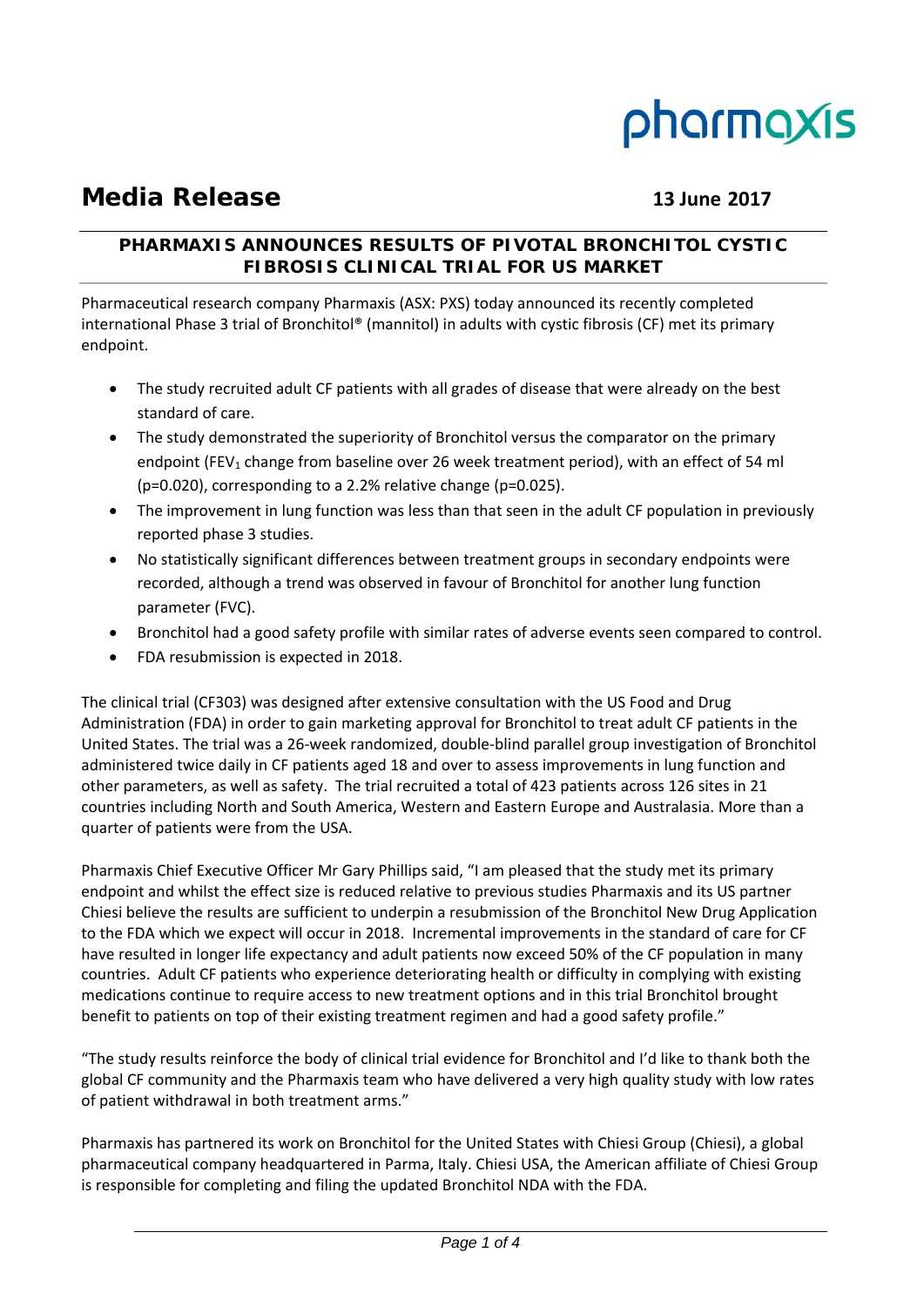Mr Ken McBean, President and Chief Executive Officer of Chiesi USA said, "The conclusion of this key pivotal trial, conducted as a partnership between Pharmaxis and Chiesi R&D teams, provides a foundation for moving towards FDA approval, recognizing the challenge of the agency scrutiny of such assets. We hope, in turn, it can also leverage this new therapeutic option to the adult CF population in the US. If successful, it will also provide a further step towards the growth of our existing portfolio and our business vision in the valuable US market, where our presence is focused on specialty care opportunities including in the field of respiratory medicine, and where we continue to grow through internal pipeline execution and judicious partnering with biotech and pharma companies."

Mr Phillips added, "Our aim in assigning Bronchitol to distributers in existing markets, launching in new markets like Russia and partnering this study to gain access to the US market has been to manage our spend whilst increasing overall volumes. We believe the Bronchitol business segment based out of our manufacturing facility in Sydney will transition to profitability over the next 12 to 24 months irrespective of any approval in the US. The cash that this will return will help fund Pharmaxis' drug discovery activities and the exciting pipeline of assets we have developed."

Additional data from the trial will be presented at the North American Cystic Fibrosis Conference in Indianapolis, Indiana on 2 – 4 November, 2017.

# **Results**

| Criteria                                                                   | <b>CF303</b>                                   |           |
|----------------------------------------------------------------------------|------------------------------------------------|-----------|
|                                                                            | Data                                           | P value   |
| <b>Primary endpoint</b>                                                    |                                                |           |
| The mean change in $FEV_1$ (mL) from baseline (Visit 1) over the 26-week   | 54mL                                           | $p=0.020$ |
| treatment period (to Visit 4) <sup>1</sup> (treatment difference) $*$      | (95% ci 8 to 100)                              |           |
| Relative % change in $FEV_1$ (mL) from baseline (Visit 1) over the 26-week | 2.24%                                          | $p=0.025$ |
| treatment period (to Visit 4) (treatment difference) *                     | (95% ci 0.28 to 4.21)                          |           |
|                                                                            |                                                |           |
| <b>Secondary endpoints</b>                                                 |                                                |           |
| 1. Additional efficacy measures                                            | No secondary endpoints<br>$\bullet$            |           |
|                                                                            | achieved statistical significance              |           |
| Safety<br>2.                                                               | Similar overall rates of AE's and<br>$\bullet$ |           |
|                                                                            | SAE's between treatment                        |           |
|                                                                            | groups                                         |           |
|                                                                            | Acceptable safety profile                      |           |

\* The result on the primary endpoint has been confirmed in several sensitivity analyses

# **Demographics**

| Criteria                                                           | <b>CF303</b>                          |
|--------------------------------------------------------------------|---------------------------------------|
| Patients failing mannitol tolerance test                           | 6.6%                                  |
| Patients randomised                                                | 423 (209 Bronchitol, 214 control)     |
| Withdrawal rate                                                    | 11.8% (12.4% Mannitol, 11.2% control) |
| Age (mean, (range))                                                | 27.7 (18 to 78) years                 |
| Percentage predicted FEV <sub>1</sub> at screening (Mean, [range]) | 63.9% (40.3% to 89.6%)                |
| % patients on dornase alfa at screening                            | 67.6%                                 |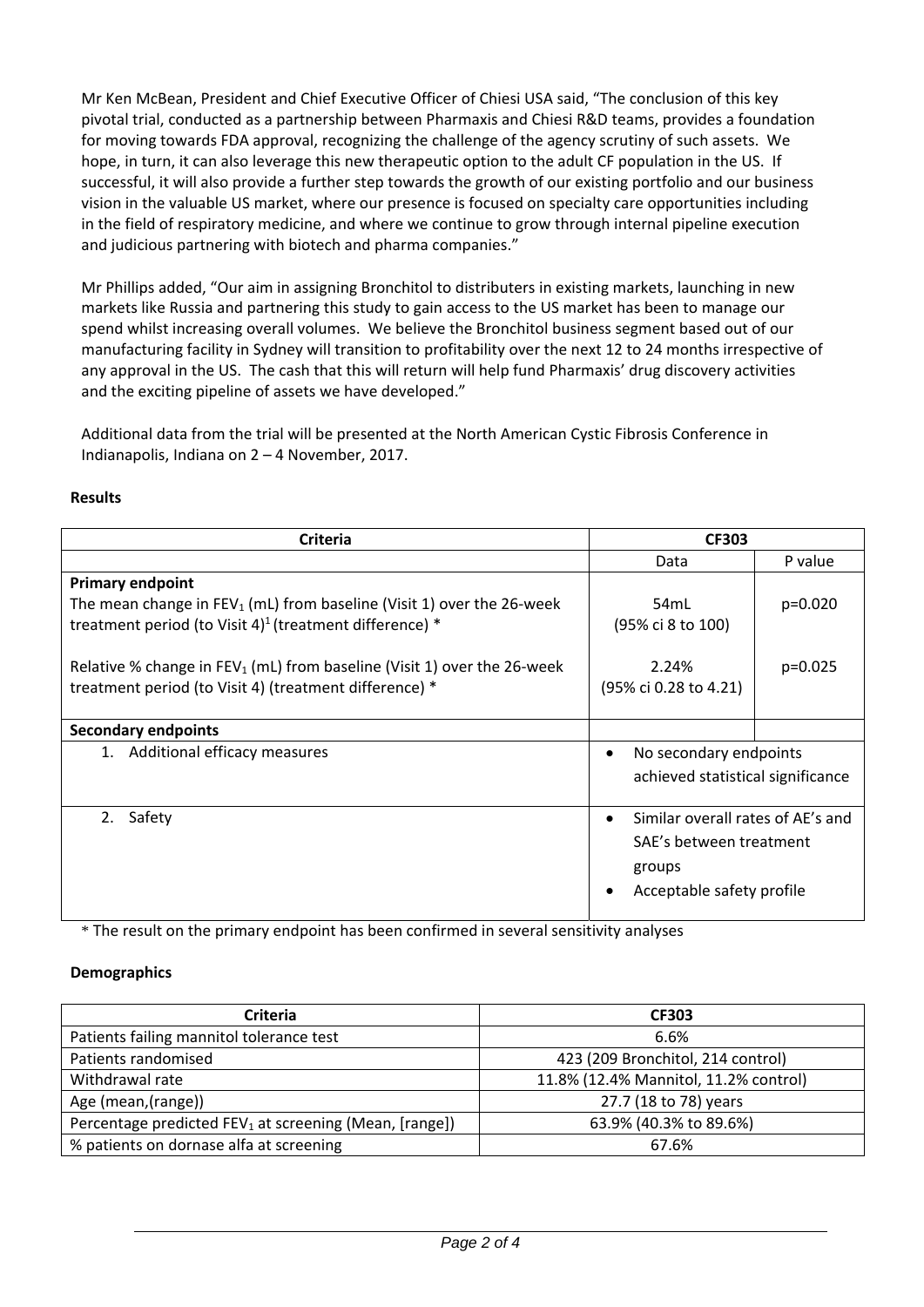# **Clinical Trial Design**

| Name of trial                | DPM-CF-303: Long Term Administration of Inhaled Mannitol in Cystic                                                                                                                                         |  |
|------------------------------|------------------------------------------------------------------------------------------------------------------------------------------------------------------------------------------------------------|--|
|                              | Fibrosis - A Safety and Efficacy Trial in Adult Cystic Fibrosis Subjects                                                                                                                                   |  |
| Primary endpoint             | The mean change in $FEV_1$ (mL) from baseline (Visit 1) over the 26-week                                                                                                                                   |  |
|                              | treatment period (to Visit 4)                                                                                                                                                                              |  |
| Secondary endpoints          | 1. Mean change from baseline FVC (mL) over the 26-week treatment<br>period                                                                                                                                 |  |
|                              | Time to first pulmonary exacerbation over the 26-week treatment<br>2.<br>period                                                                                                                            |  |
|                              | Number of days on antibiotics (oral, inhaled or IV) due to<br>3.<br>pulmonary exacerbations                                                                                                                |  |
|                              | Number of days in hospital due to pulmonary exacerbations<br>4.                                                                                                                                            |  |
|                              | Rate of pulmonary exacerbation over the 26-week treatment<br>5.<br>period                                                                                                                                  |  |
|                              | The incidence of pulmonary exacerbations<br>6.                                                                                                                                                             |  |
|                              | CFQ-R respiratory domain score<br>7.                                                                                                                                                                       |  |
|                              | Ease of expectoration measured using a visual analogue scale<br>8.                                                                                                                                         |  |
|                              | 9.<br>Safety                                                                                                                                                                                               |  |
| <b>Blinding status</b>       | Double blind                                                                                                                                                                                               |  |
| Controlled                   | Yes                                                                                                                                                                                                        |  |
| Trial design                 | Randomised, multicentre, double-blind, controlled, parallel group.                                                                                                                                         |  |
|                              | 26 weeks duration                                                                                                                                                                                          |  |
| <b>Treatment route</b>       | Inhalation                                                                                                                                                                                                 |  |
| <b>Treatment frequency</b>   | Twice daily                                                                                                                                                                                                |  |
| Dose level                   | 400mg mannitol or control                                                                                                                                                                                  |  |
| Number of subjects           | 423                                                                                                                                                                                                        |  |
| Subject selection criteria   | Confirmed diagnosis of cystic fibrosis<br>$\bullet$                                                                                                                                                        |  |
|                              | Be aged at least 18 years old, male and female                                                                                                                                                             |  |
|                              | Predicted $FEV_1$ of $> 40\%$ and $< 90\%$                                                                                                                                                                 |  |
| <b>Trial locations</b>       | Pass mannitol tolerance test<br>126 sites in 21 countries from North and South America, Western and                                                                                                        |  |
|                              | Eastern Europe South Africa and Australasia                                                                                                                                                                |  |
| Commercial partners involved | Chiesi Group, a research-focused international pharmaceutical group is<br>Pharmaxis' exclusive Bronchitol distributor for the United States and<br>funded US\$22 million of the cost of the clinical trial |  |
|                              | The trial is being managed by INC, a global contract research organisation                                                                                                                                 |  |

**#ends#**

**SOURCE:** Pharmaxis Ltd, Sydney, Australia **CONTACT:** Felicity Moffatt, phone +61 418 677 701 or email felicity.moffatt@pharmaxis.com.au